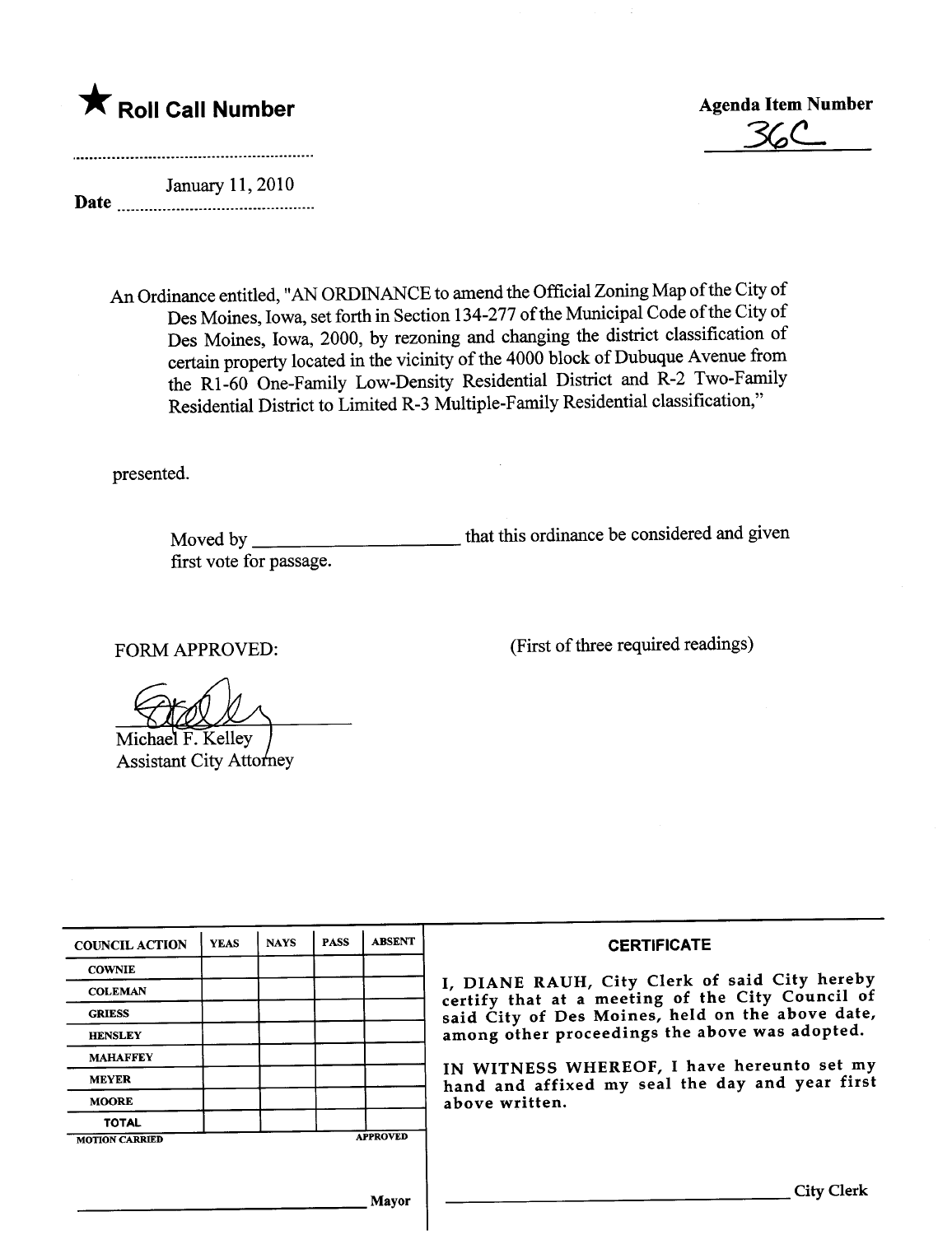## ORDINANCE NO.

AN ORDINANCE to amend the Official Zoning Map of the City of Des Moines, Iowa, set forth in Section 134-277 of the Muncipal Code of the City of Des Moines, Iowa, 2000, by rezoning and changing the district classification of certain property located in the vicinity of the 4000 block of Dubuque Avenue from the RI-60 One-Famly Low-Density Residential District and R-2 Two-Family Residential District to Limited R-3 Multiple-Famly Residential classification

Be It Ordained by the City Council of the City of Des Moines, Iowa:

Section 1. That the Official Zoning Map of the City of Des Moines, Iowa, set forth in

Section 134-277 of the Muncipal Code of the City of Des Moines, Iowa, 2000, by rezoning and

changing the district classification of certain property located in the vicinity of the 4000 block of

Dubuque Avenue from the R1-60 One-Family Low-Density Residential District and R-2 Two-

Family Residential District to Limited R-3 Multiple-Family Residential classification:

Outlots X & Y, Eastern Mounds Plat 1, an Official Plat, and Parcel A Book 12014 Page 130 East  $\frac{1}{2}$  Lot 63, Broadacre, an Official Plat, all now included in and forming a part of the City of Des Moines, Polk and Warren County, Iowa.

Sec. 2. That this ordinance and the zoning granted by the terms hereof are subject to the

following imposed additional conditions which have been agreed to and accepted by execution

of an Acceptance of Rezoning Ordinance by all owners of said property and are binding upon

the owners and their successors, heirs, and assigns as follows:

- $(1)$  Any use of the property shall be restricted to elderly living or persons with disability living arrangements.
- (2) Development of the site shall not exceed 25 bi-attached residential buildings (50 total units).
- (3) Development of the site shall include structures along the north side of Dubuque Avenue being oriented toward Dubuque Avenue rather than backing to Dubuque Avenue.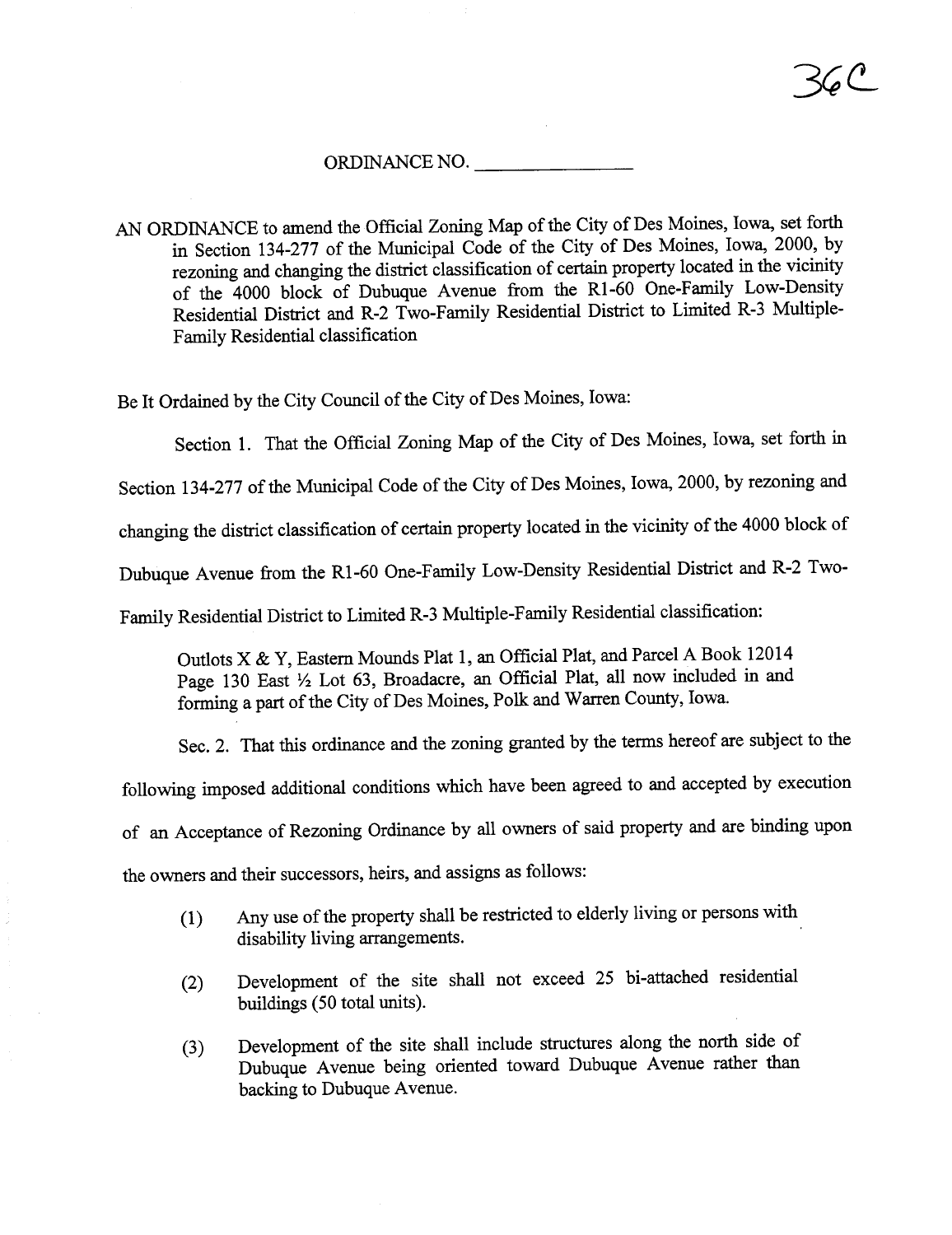- (4) The developer shall be required to more  $\frac{1}{2}$  in the street standards including sidewalks on both sides of the street.
- $(5)$  Any development of the site is subject to provision of storm water management in accordance with State Wide Urban Design and Specifications (SUDAS) stadards for a two-year frequency storm event developed release rate.
- be demonstrate compatibility with the adjoining residential properties as part of review of a Site Plan Under the Design Guidelines for Multiple-Family Residential uses by the Plan and Zoning Commission.
- $(7)$  Any trash enclosures shall be constructed with materials and steel with materials and steel and steel and steel and steel and steel and steel and steel and steel and steel and steel and steel and steel and steel and gates to match the multiple-family residential structures.
- (8) Any chain link fencing on the site shall be clad with black vinyl.
- (9) Any structure constructed on the site shall have architectural shingles.
- $\frac{1}{2}$  space excluding basements and at least a one-car attached garage. Any bi-attached dwelling unit shall have at least 1,040 square feet of floor
- (11) The exterior of each bi-attached dwelling unt must be constructed of  $(11)$ masonry (brick or stone) and/or vinyl, cedar, or Hardi-Plank siding. If vinyl siding is selected, it must be greater than 42 mills thick.
- $(12)$  The front elevation of each bi-attached dwelling unt must contain either  $(12)$  $1/3$  to  $\frac{1}{2}$  stone or brick masonry or a front porch of not less than 60 square feet.
- (13) The front elevation of each bi-attached dwelling unt constructed must<br>index trim not include either shutters on each side of each window or window trim not less than 4 inches in width.
- $\frac{1}{2}$  and  $\frac{1}{2}$  arrives of the will be subject to the city Council on September Any tree removals on the site will be subject to the provisions of the tree 28,2009.
- (15) The property owner will agree not to object to a future special assessment for paving/widening of E.  $\tilde{4}1^{\text{st}}$  Street.

Sec. 3. This ordinance shall be in full force and effect from and after its passage and publication as provided by law.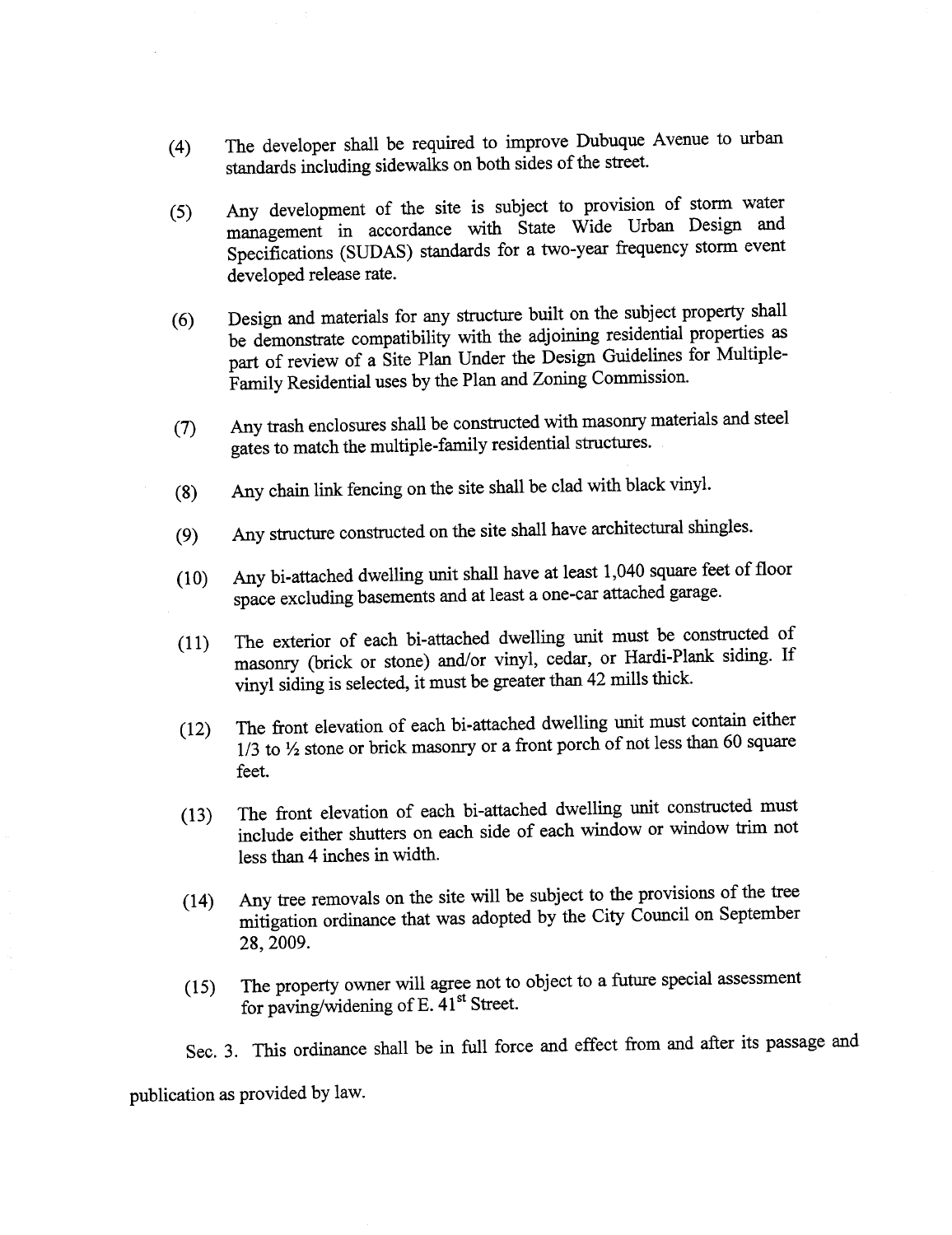Sec. 4. The City Clerk is hereby authorized and directed to cause a certified copy of the Acceptance of Rezoning Ordinance, this ordinance, a vicinity map, and proof of publication of this ordinance, to be properly filed in the office of the Polk County Recorder.

FORM APPROVED:

chaeNF. Kelley Mi

Assistant City Attorney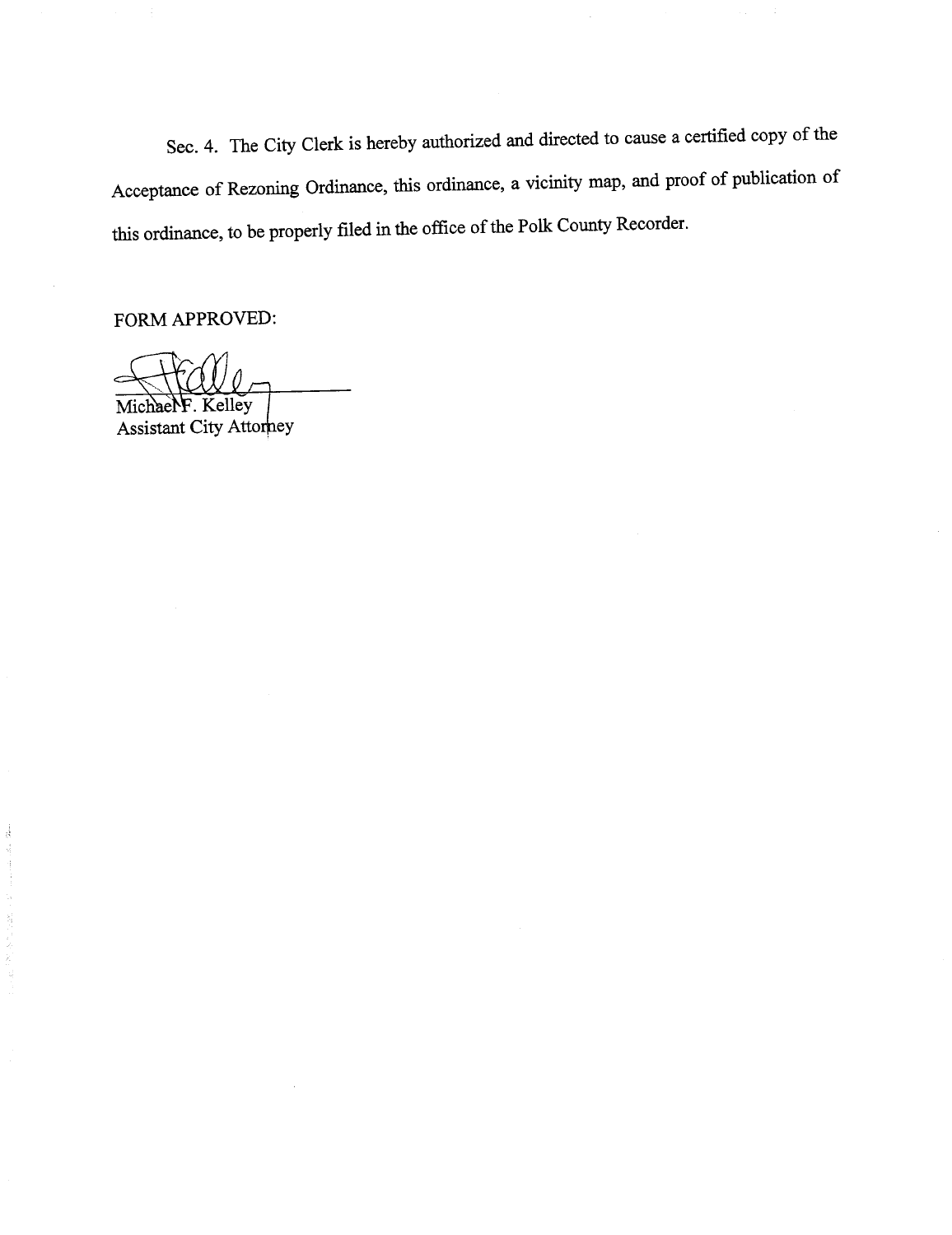| File $#$                                   |                                                                                                                                                                                                                                                                    |        |                                                                          |                                                                                                                                                                          |  |                      |              |           |               |   |  |  |
|--------------------------------------------|--------------------------------------------------------------------------------------------------------------------------------------------------------------------------------------------------------------------------------------------------------------------|--------|--------------------------------------------------------------------------|--------------------------------------------------------------------------------------------------------------------------------------------------------------------------|--|----------------------|--------------|-----------|---------------|---|--|--|
|                                            |                                                                                                                                                                                                                                                                    |        |                                                                          | Request from Thomas Wilson (purchaser) to rezone property located in the 4000 Block<br>of Dubuque Avenue. The subject property is owned by 1st Choice Real Estate Group, |  |                      |              |           | ZON2009-00205 |   |  |  |
| LLC and Celebration Homes, LLC.            |                                                                                                                                                                                                                                                                    |        |                                                                          |                                                                                                                                                                          |  |                      |              |           |               |   |  |  |
| <b>Description</b><br>of Action            | Rezone property from "R1-60" One-Family Low-Density Residential District and "R-2"<br>Two-Family Residential District to "R-3" Multiple-Family Residential District, to allow<br>development of up to 25 bi-attached (duplex) residential structures with up to 50 |        |                                                                          |                                                                                                                                                                          |  |                      |              |           |               |   |  |  |
| residential units for senior living.       |                                                                                                                                                                                                                                                                    |        |                                                                          |                                                                                                                                                                          |  |                      |              |           |               |   |  |  |
| 2020 Community<br>Character Plan           |                                                                                                                                                                                                                                                                    |        | Low-Density Residential                                                  |                                                                                                                                                                          |  |                      |              |           |               |   |  |  |
|                                            |                                                                                                                                                                                                                                                                    |        |                                                                          |                                                                                                                                                                          |  |                      |              |           |               |   |  |  |
| Horizon 2025<br><b>Transportation Plan</b> |                                                                                                                                                                                                                                                                    |        | No Planned Improvements                                                  |                                                                                                                                                                          |  |                      |              |           |               |   |  |  |
|                                            |                                                                                                                                                                                                                                                                    |        |                                                                          |                                                                                                                                                                          |  |                      |              |           |               |   |  |  |
| <b>Current Zoning District</b>             |                                                                                                                                                                                                                                                                    |        | "R1-60" One-Family Low Density Residential District and "R-2" Two Family |                                                                                                                                                                          |  |                      |              |           |               |   |  |  |
|                                            |                                                                                                                                                                                                                                                                    |        | Residential District                                                     |                                                                                                                                                                          |  |                      |              |           |               |   |  |  |
|                                            |                                                                                                                                                                                                                                                                    |        | "R-3" Multiple Family Residential District                               |                                                                                                                                                                          |  |                      |              |           |               |   |  |  |
| <b>Proposed Zoning District</b>            |                                                                                                                                                                                                                                                                    |        |                                                                          |                                                                                                                                                                          |  |                      | Undetermined |           | % Opposition  |   |  |  |
| <b>Consent Card Responses</b>              |                                                                                                                                                                                                                                                                    |        |                                                                          | in Favor                                                                                                                                                                 |  | Not in Favor         |              |           |               |   |  |  |
| Inside Area                                |                                                                                                                                                                                                                                                                    |        |                                                                          |                                                                                                                                                                          |  | 3                    |              |           |               |   |  |  |
| Outside Area                               |                                                                                                                                                                                                                                                                    |        |                                                                          |                                                                                                                                                                          |  |                      |              |           |               |   |  |  |
| Plan and Zoning                            |                                                                                                                                                                                                                                                                    |        | Approval                                                                 | $10 - 0$                                                                                                                                                                 |  | Required 6/7 Vote of |              | Yes       |               |   |  |  |
|                                            |                                                                                                                                                                                                                                                                    | Denial |                                                                          |                                                                                                                                                                          |  | the City Council     |              | <b>No</b> |               | х |  |  |
| <b>Commission Action</b>                   |                                                                                                                                                                                                                                                                    |        |                                                                          |                                                                                                                                                                          |  |                      |              |           |               |   |  |  |

a (n. 1852)<br>1933 - Alexandria Barcelona, francuski filozof, frantziar<br>1933 - Alexandria Barcelona, frantziar frantziar (h. 1

 $\ddot{\cdot}$ 

ZON2009-00205 Thomas Wilson - 4015 & 4040 Dubuque Avenue Chicago ndianapolis Ave **Ogygraphysie**  $41.8$ 锅 ģ ù Dubuque Ave  $\mathbb{R}^2$ 

 $36c$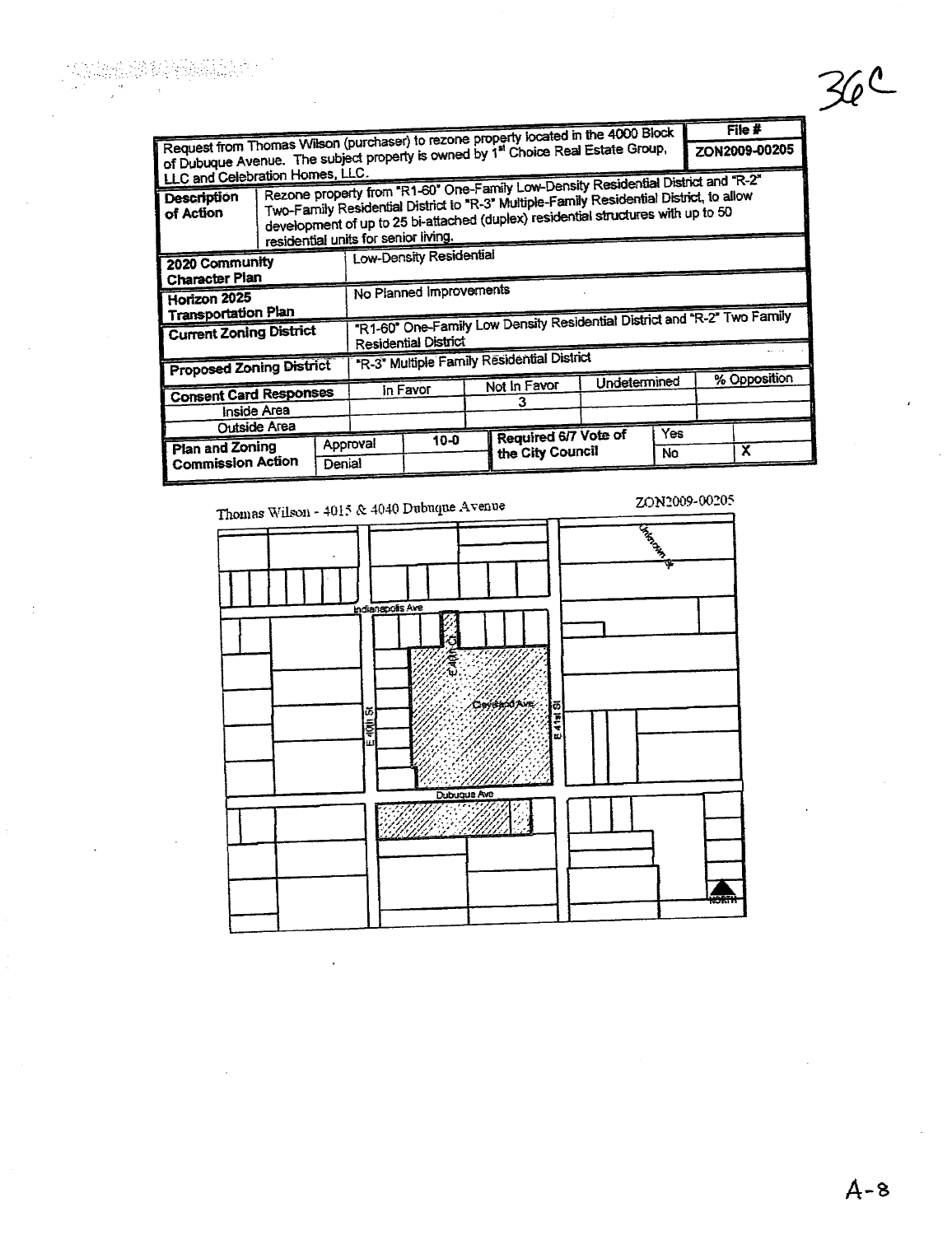Prepared by: Return Address: Taxpayer: Title of Document: Grantor's Name: Grantee's Name: Legal Description:

Michael F. Kelley, Assistant City Attorney, 400 Robert Ray Dr., Des Moines, IA 50309 515/283-4124 City Clerk - City HalL, 400 Robert Ray Dr., Des Moines, IA 50309 No change Acceptance of Rezoning Ordinance 1st Choice Realty Group, LLC City of Des Moines, Iowa

Outlots X & Y, Eastern Mounds Plat 1, an Official Plat, and Parcel A Book 12014 Page 130 East  $\frac{1}{2}$  Lot 63, Broadacre, an Official Plat, all now included in and forming a part of the City of Des Moines, Polk and Waren County, Iowa

## ACCEPTANCE OF REZONING ORDINANCE

The undersigned hereby states, warants and agrees as follows:

1. That 1  $C_{\text{HOL}}$  Realty Group,  $2\pi$   $\sigma$ , That 1<sup>st</sup> Choice Realty Group, LLC, as titleholder, is the owner of the Property in the vicinity of  $4015$  and  $4040$  Dubuque Avenue, more specifically described above.

2. That in the event the City of Des Moines, Iowa acts to region the Property from the RI-60 One-Famly Low-Density Residential Distrct and R-2 Two-Famly Residential District to Limited R-3 Multiple-Family Residential classification, I agree and accept on behalf of the owner to the imposition of the following conditions to run with the land and be binding upon all successors, heirs and assigns as part of the ordinance so rezoning the Property:

- (1) Any use of the property shall be restricted to elderly living or persons with disability living arangements.
- (2) Development of the site shall not exceed 25 bi-attached residential buildings (50 total units).
- (3) Development of the site shall include structures along the north side of  $(3)$ Dubuque Avenue being oriented toward Dubuque Avenue rather than backing to Dubuque Avenue.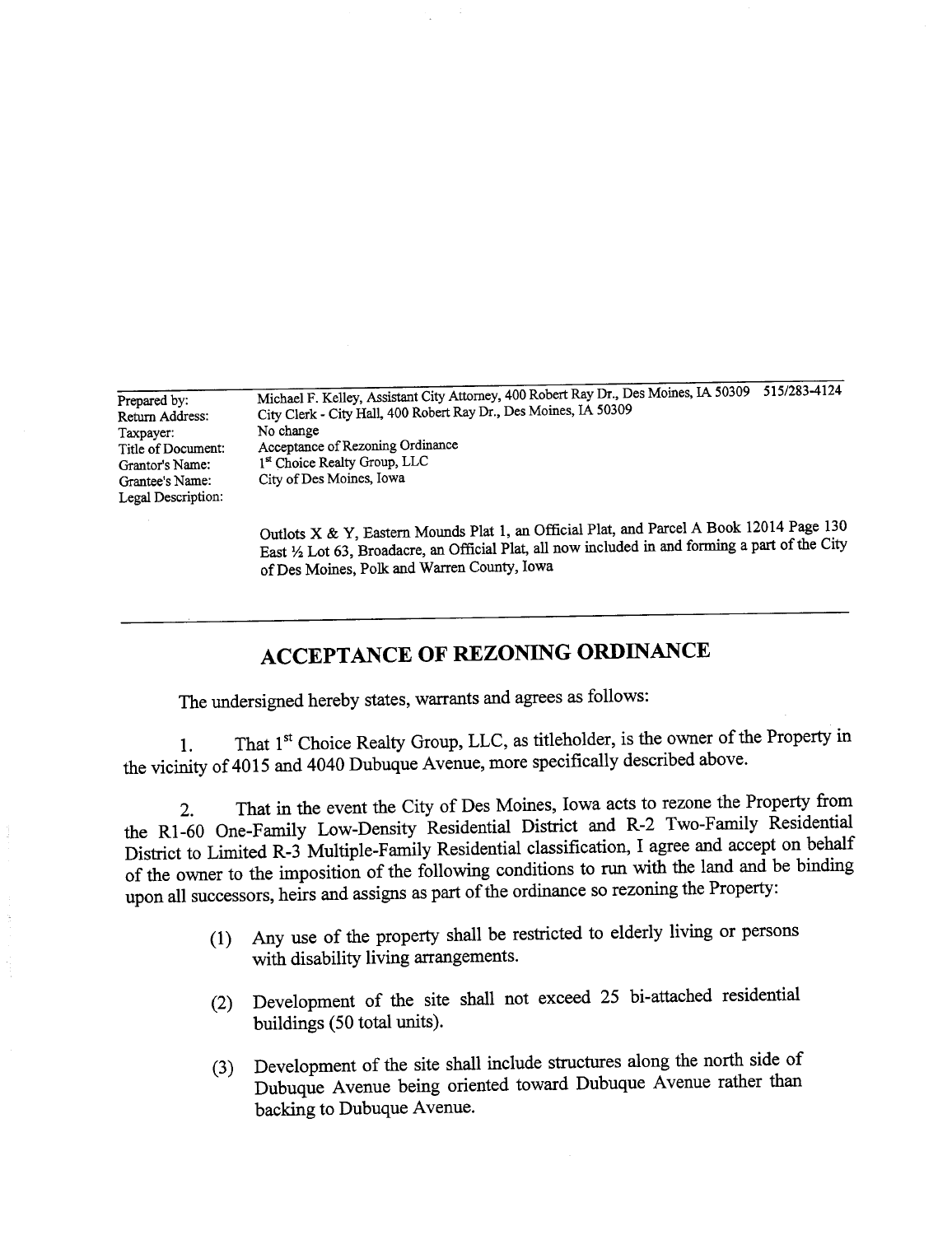- (4) The developer shall be required to improve Dubuque Avenue to urban standards including sidewalks on both sides of the street.
- (5) Any development of the site is subject to provision of storm water management in accordance with State Wide Urban Design and Specifications (SUDAS) standards for a two-year frequency storm event developed release rate.
- (6) Design and materials for any structure built on the subject property shall be demonstrate compatibility with the adjoining residential properties as part of review of a Site Plan Under the Design Guidelines for Multiple-Family Residential uses by the Plan and Zoning Commission.
- (7) Any trash enclosures shall be constructed with masonry materials and steel gates to match the multiple-family residential structues.
- (8) Any chain link fencing on the site shall be clad with black vinyL.
- (9) Any structure constructed on the site shall have architectural shingles.
- (10) Any bi-attached dwelling unit shall have at least 1,040 square feet of floor space excluding basements and at least a one-car attached garage.
- (11) The exterior of each bi-attached dwelling unit must be constructed of masonry (brick or stone) and/or vinyl, cedar, or Hardi-Plank siding. If vinyl siding is selected, it must be greater than 42 mils thick.
- (12) The front elevation of each bi-attached dwelling unit must contain either  $1/3$  to  $\frac{1}{2}$  stone or brick masonry or a front porch of not less than 60 square feet.
- (13) The front elevation of each bi-attached dwellng unt constructed must include either shutters on each side of each window or window trim not less than 4 inches in width.
- (14) Any tree removals on the site will be subject to the provisions of the tree mitigation ordinance that was adopted by the City Council on September 28,2009.
- (15) The property owner wil agree not to object to a future special assessment for paving/widening of E. 41st Street.

3. A certified copy of the rezoning ordinance shall be attached hereto, and a certified copy of this document and the rezoning ordinance shall be recorded by the City in the land records of the County Recorder to memorialize the rezoning of the Property as identified above.